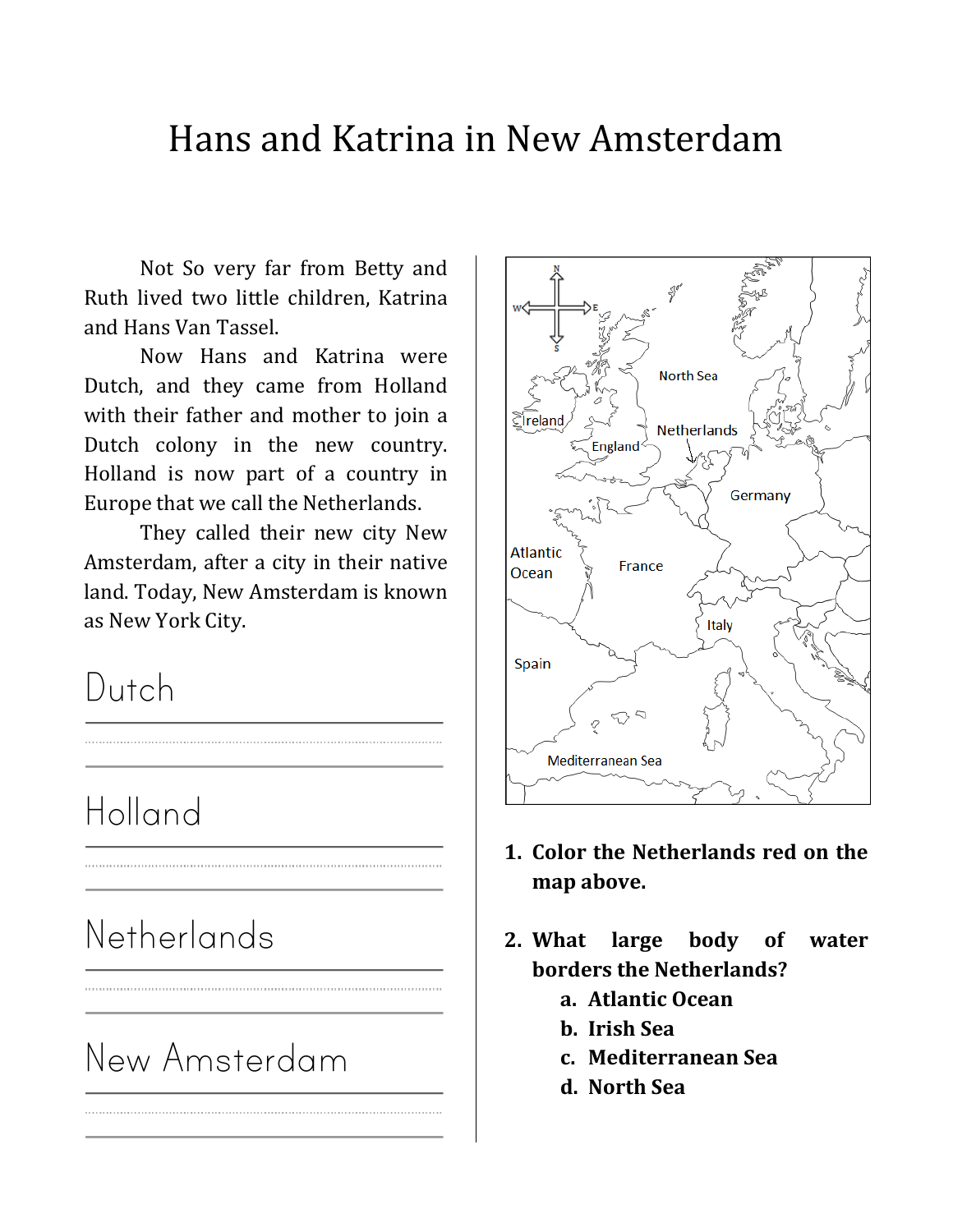The Dutch were a happy, jolly people. They liked to have good times, and they liked to see their children have good times. Hans and Katrina were not expected to be sober and quiet, as Betty and Ruth were. They were allowed to romp and play and dance. Sometimes they were even allowed to go to the grown-up folks' parties. Often they were allowed to sit up after dark and listen to the stories that their father and mother liked to tell. No story did Hans and Katrina like so well as the story of old Rip Van Winkle, who went to sleep and slept for twenty years up in the Catskill Mountains.

# Rip Van Winkle

# Catskill Mountains

There is a funny picture book with the story of Rip Van Winkle in it. It has the picture of the little short elves who made signs to Rip Van Winkle, but who could not speak to him.

There is the picture of Rip carrying the cask up the mountain side, and another picture of the elves rolling their ninepins.



rolling in the skies they called it thunder; but Hans and Katrina knew better. They knew it was the elves still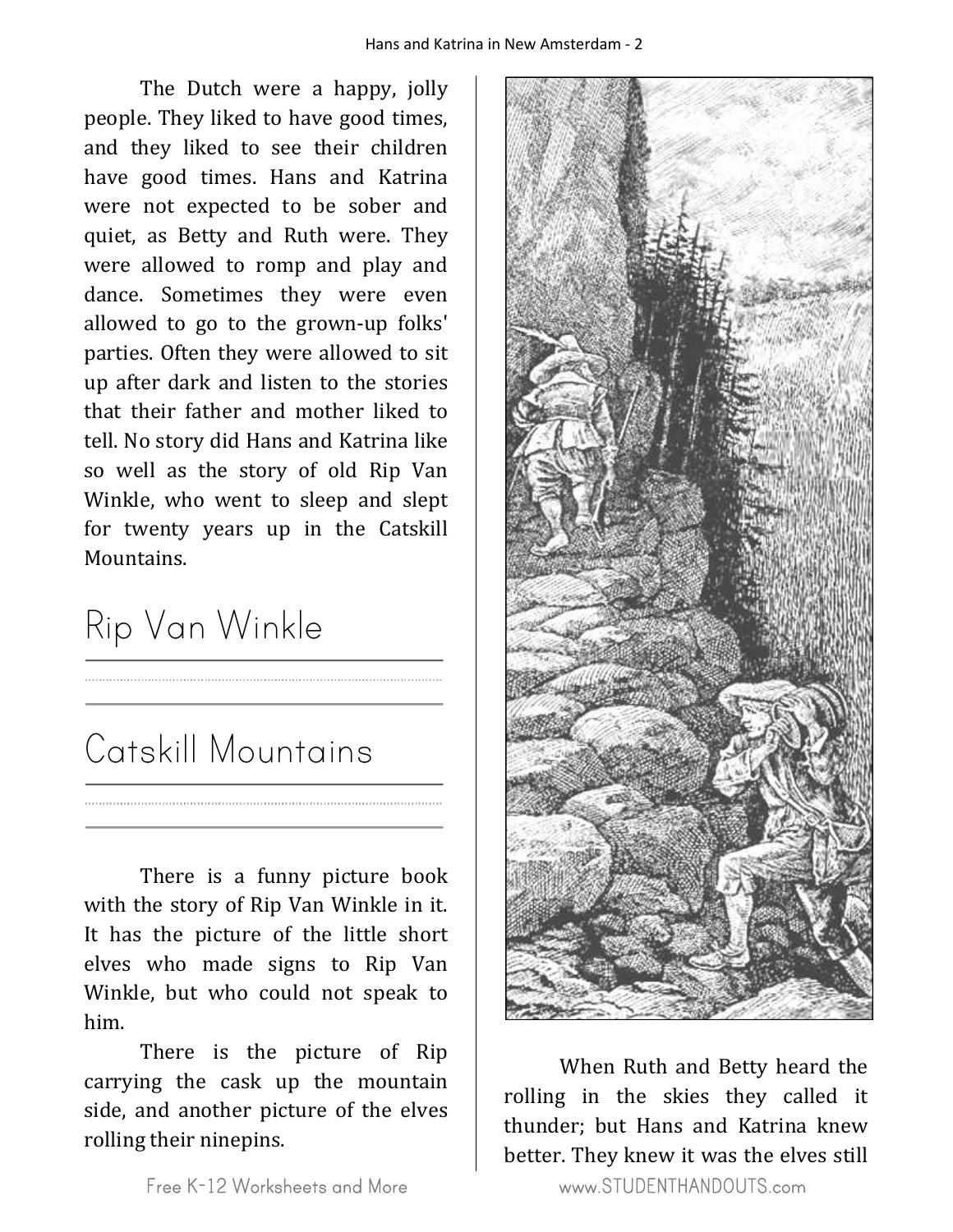rolling their ninepins, just as they rolled them so long ago.



- **3. The game of ninepins is most similar to the modern American sport of \_\_\_\_\_.**
	- **a. baseball**
	- **b. bowling**
	- **c. football**
	- **d. tennis**

But Hans and Katrina were not always romping and telling stories. They were very busy little folks, for all they were so jolly. Katrina could sew and knit, and Hans could cut wood and drive the cows as well as anyone could.

You should have seen Katrina when she was dressed for a party. She wore a funny little cap, and tied her hair in a hard knot behind. She wore a kerchief round her neck, and her skirts were full and stiff. Indeed, she wore so many of these skirts that they stood out like a Dutch cheese.



**4. Draw a star over New Amsterdam, today called New York City.**

## New York City

Hans wore a tight little jacket, and so many pairs of trousers, one over another, that he looked quite like the pictures of the greedy boy in the story books.

Hans and Katrina went to school, just as Ruth and Betty did. The schools would seem very odd to us now, but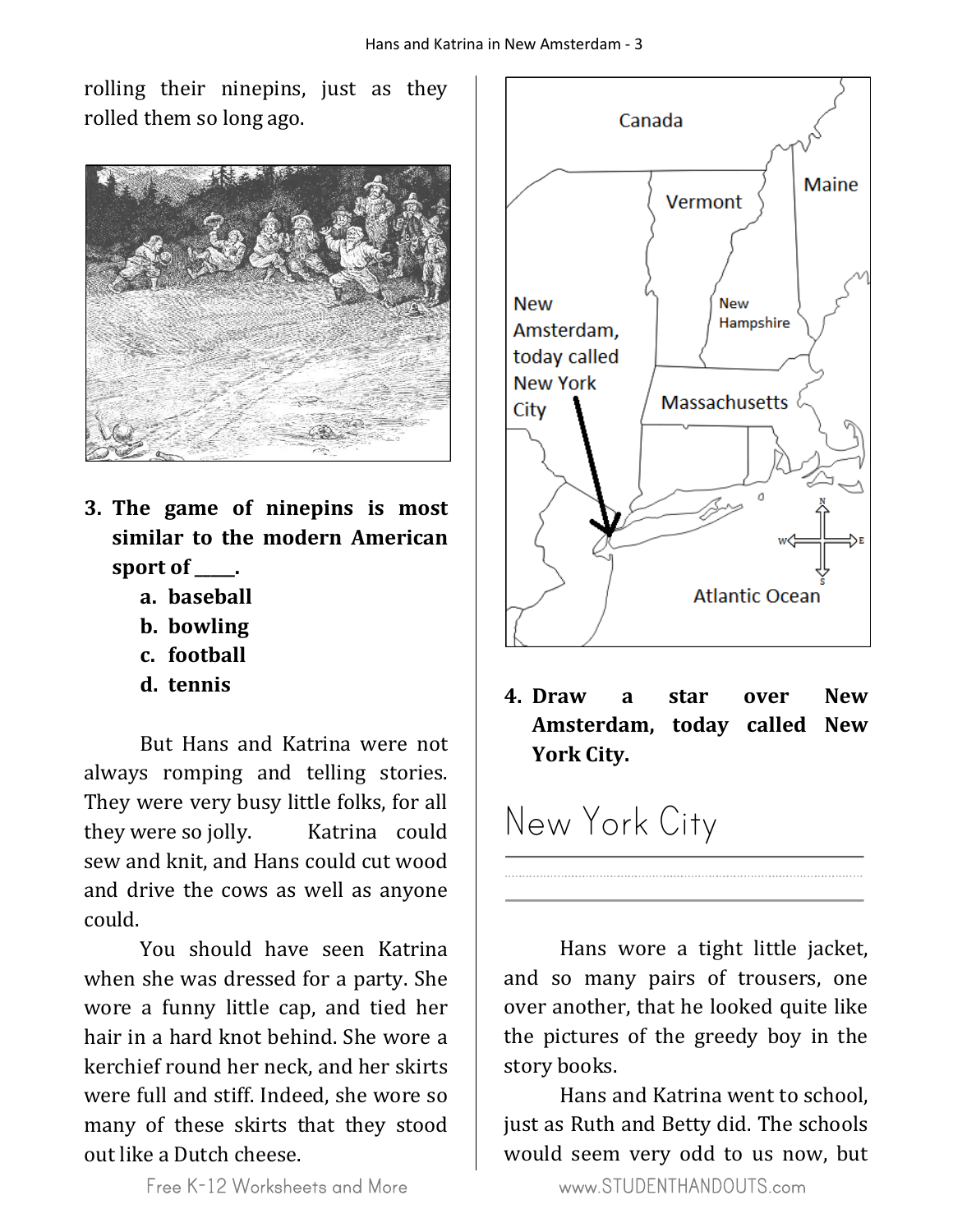there were no lazy children in them, you may be sure. The Dutch teacher always carried a birch rod in his hand; and any child who came to school to play was sure to feel that rod.



It may be that these jolly little Dutch children were more mischievous in school than the sober little English children were. We are not sure; but both English and Dutch children had good times in their schools and with their teachers, there is no doubt of that.

#### mischievous

Both the Dutch and the English mothers liked to scrub and clean their houses. Their windows were rubbed until they shone like looking glasses; and the floors were as white and clean

as tables. These floors were covered with white sand. The housekeepers drew pretty patterns in this sand; for this was the only kind of carpet that they had.



**5. How many windows are on the front side of the Dutch house above?**

The English houses were hiproofed, but the Dutch houses were gable-roofed. The Dutch often built little stoops on the front of their houses; for they liked to sit on these stoops in the evening and talk with the people who passed by.

New Year's Day was a holiday with Hans and Katrina. Everybody made calls on that day, and there were always parties on New Year's evening.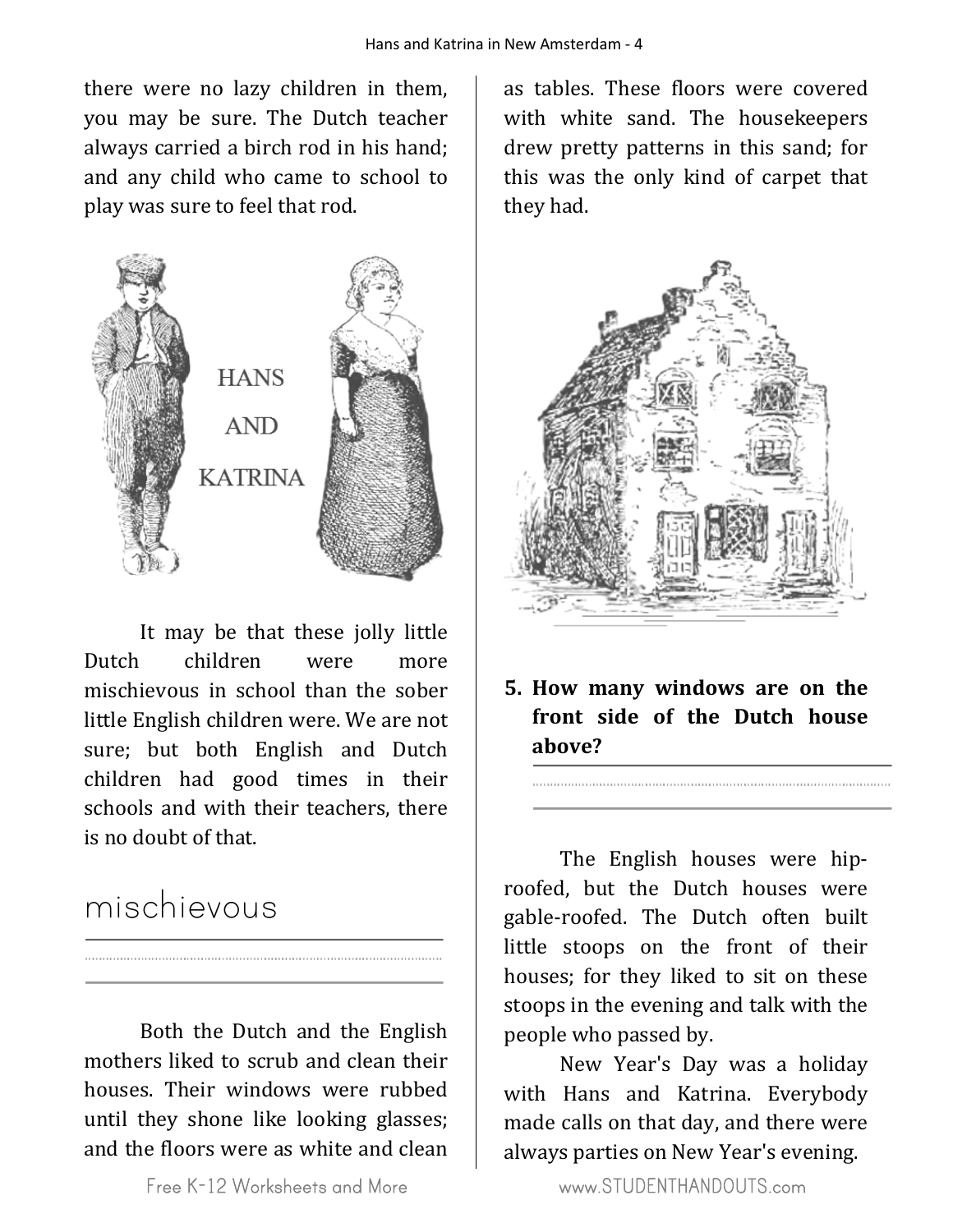Hans and Katrina were sure to have a Merry Christmas, for it was the Dutch who set the fashion of hanging the Christmas stockings around the fireplace. And Santa Claus never forgot to bring Christmas presents to the Dutch children.

#### stoop

#### stockings

They had good times at Easter, too. For on that day, they sent each other presents of colored eggs tied with bright ribbons.

# colored eggs

The faces of Hans and Katrina were fat and round and rosy. Perhaps it was because they had such good times. Their laugh, too, was honest and cheery. Perhaps it was because they were such honest, cheery little people themselves. No children in all the land were happier, healthier, and jollier than little Dutch Hans and Katrina.

# Hans and Katrina

**6. happier : a. less happy**

- **b. more happy**
- **7. Would you have enjoyed living in Dutch New Amsterdam? Why or why not?**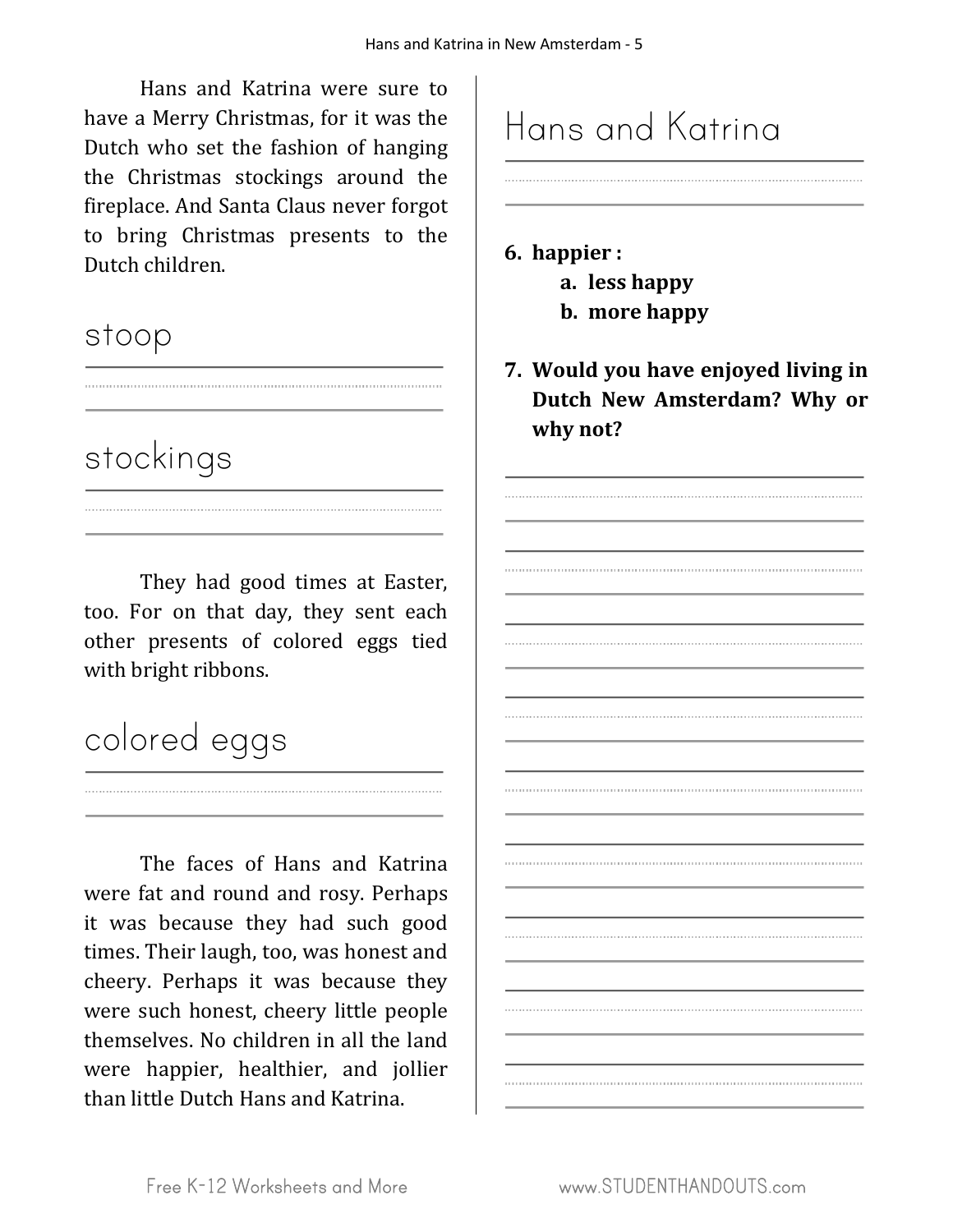#### Word Search Puzzle

Directions: Find each of the terms below in the word search puzzle.

|  |  |  |  | M R K Y N F S V A L P H B X W V W R S N |  |  |  |  |  |  |
|--|--|--|--|-----------------------------------------|--|--|--|--|--|--|
|  |  |  |  | Q K D L Q E Q Z L N S L G L G J L I U O |  |  |  |  |  |  |
|  |  |  |  | Z O C R H Z W F N E I S F E T W H P O R |  |  |  |  |  |  |
|  |  |  |  | P X L Y S Q G A V O Y R Y P C Z B V V T |  |  |  |  |  |  |
|  |  |  |  | C A T S K I L L M O U N T A I N S A E H |  |  |  |  |  |  |
|  |  |  |  | S T O O P T E H N S E J Z A X A O N I S |  |  |  |  |  |  |
|  |  |  |  | X U M Z K G P I A T T S D N K G S W H E |  |  |  |  |  |  |
|  |  |  |  | Y F L T D M N X H N O E T J J B Y I C A |  |  |  |  |  |  |
|  |  |  |  | COLOREDEGGSUROQUKNSR                    |  |  |  |  |  |  |
|  |  |  |  | E S B T P K R A K Z X G B D C Q L K I I |  |  |  |  |  |  |
|  |  |  |  | H Y O I D L G L O Y M F K I A K V L M R |  |  |  |  |  |  |
|  |  |  |  | C P N H A U O T K T T D N T H M I E M E |  |  |  |  |  |  |
|  |  |  |  | T S F N S Y T I C K R O Y W E N T N U I |  |  |  |  |  |  |
|  |  |  |  | U U D R T E D N A L L O H C F X Q I G F |  |  |  |  |  |  |
|  |  |  |  | D S G Z L M V I J C C T V U D E F Z P S |  |  |  |  |  |  |

| <b>Catskill Mountains</b> |
|---------------------------|
| colored eggs              |
| Dutch                     |
| elves                     |
| Hans                      |
| Holland                   |
| Katrina                   |
| mischievous               |

Netherlands New Amsterdam New York City ninepins North Sea Rip Van Winkle stockings stoop